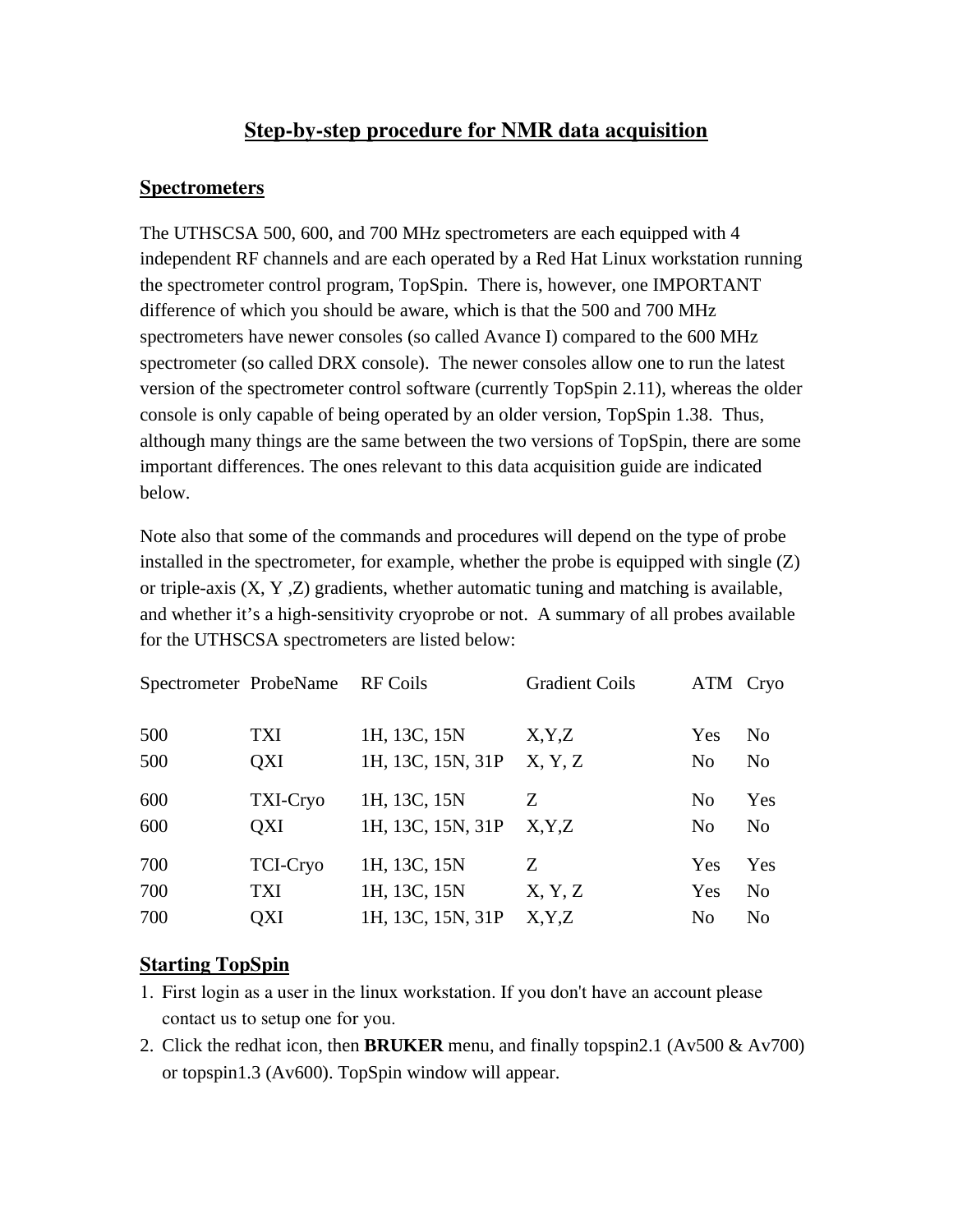## Preparation for acquisition

- 1. Since some of the commands of TopSpin require a dataset, open a dataset first. You can do this by clicking the **Browser** menu from the left-hand side panel and choosing appropriate data set. Currently, all the users' datasets are stored in /avance5004, / avance6003 and /avance7002 disks on the 500, 600 and 700 MHz spectrometers respectively. If these data directories are not displayed (as will be the case for a first time user), you can add them by right clicking and choosing "Add new data dir..." menu. To open a data set listed in the browser double click or right click and choose "display" (drag and drop has now been disabled).
- 2. Now the desired sample temperature can be set by typing edte at the command line. Wait for the sample temperature to reach the desired value before proceeding to the next step.

## Inserting Sample

1. NMR tube containing sample should be held in a plastic spinner (use the blue color spinner in 500 and 600 MHz spectrometers; use the white color spinner in 700 MHz spectrometer). Hold the sample by the top, place sample tube in the spinner and the spinner in the sample depth gauge. Push or pull the sample tube so that the depth of the sample above and below the center line of the sample depth gauge is equal. However, never exceed the lower limit (position of the adjustable white platform,

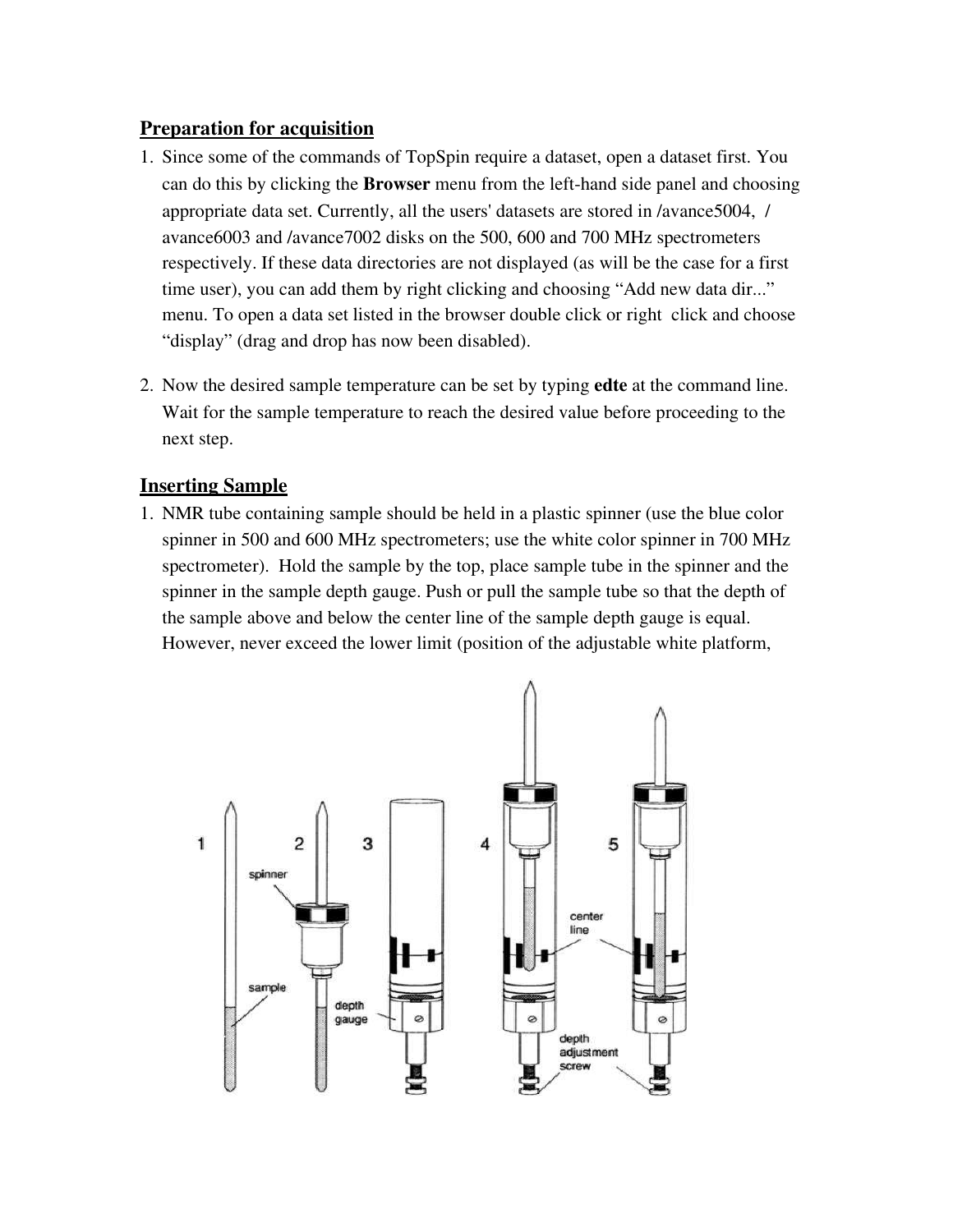which should be at the line marked 5 mm - 15mm) as this can damage the probe as well as the sample, as the sample will rest on the tip of the tube, not the spinner. This is important for all probes, but especially the cryoprobes installed on the 600 and 700MHz spectrometers.

2. Remove the black cap from the top of the magnet bore. Next, press the LIFT button in upper left portion of the BSMS keyboard. Wait for the airflow (hissing sound that can be heard). Then remove the depth gauge before inserting the sample and spinner into the magnet. Pressing the LIFT button will toggle the air flow off and will drop the sample tube gently to the magnet bore where it will be positioned at the top of the probe.

### **Locking**

- 3. Lock signal can be seen in the lock display window that can be opened by typing lockdisp at the command line.
- 4. Enter lock at the command line and select appropriate solvent from the pop up solvent table window (H20+D2O or CDCl3 etc) and wait for the "lock finished" message to appear at the bottom of the topspin window. After that Lock On/Off LED will light on the BSMS keyboard. DO NOT LOCK THE SPECROMETER USING ANY OTHER METHOD. If the spectrometer fails to lock, this may indicate that your sample does not include any deuterated solvent.

#### Tuning and Matching the Probe

The resonance frequency of the RF coils will vary depending on the content (particularly, the salt content) of the individual NMR sample. Thus, it's necessary to "Tune" the RF coil to the correct value to yield the correct resonant frequency for the magnet field strength you are using. This is done by inserting the sample in the probe and then by adjusting two variable capacitors, called "tune" and "match" on the probe such that the reflected radio frequency power is minimized at the proper frequency.

Importantly, the higher frequency, the greater the degree to which the "tuning" of the RF coil will depend on the content of the particular sample. This in practical terms means that it is essentially always necessary to tune the RF coil for 1H, whereas it is less important for lower frequency nuclei, such as 13C and 15N. Thus, in terms of standard operating procedures, we recommend that you ALWAYS adjust the 1H tuning, whereas adjustment of 13C and 15N tuning should be considered optional (and in most cases, not necessary).

5. On probes equipped with automatic tuning and matching (ATM), this can be done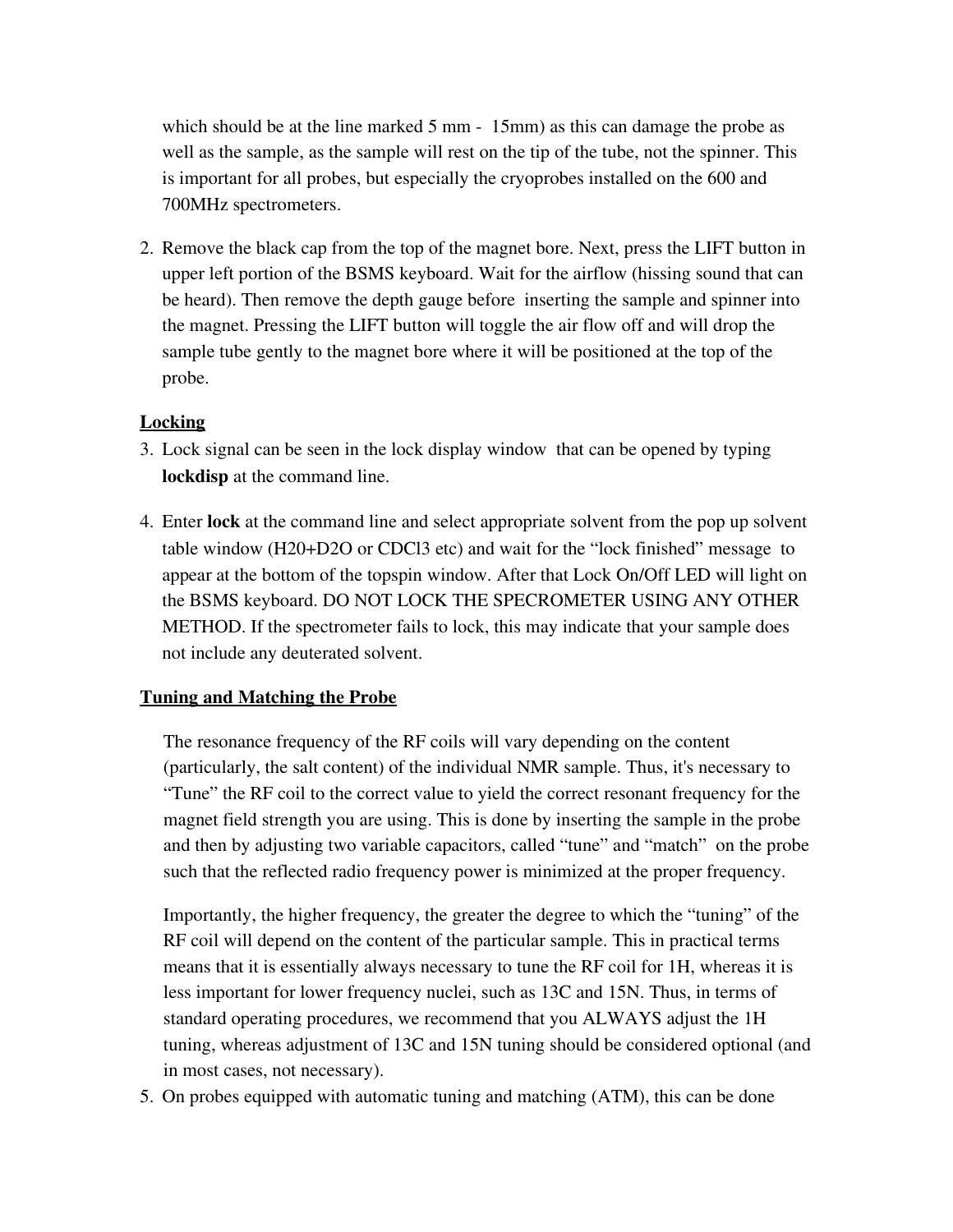with the "atmm" command. Currently, the conventional TXI probe on the 500 and conventional TXI and TCI cryoprobe on the 700 include ATM. Open an existing dataset and then use the "edc" command to save it to a new name (such as tune1h). Now type **rpar Tuneh** and press enter. In the acquisition window type **atmm** and press enter. Click "optimize" at the top of the atmm menu bar and choose start. This will enable tuning and matching of the probe for the selected channel (1H in this case). Alternatively, do not click optimize and manually adjust with the displayed tuning and matching buttons. Repeat this process for the all the desired channels (You will have to setup separate experiments for this, for example using rpar Tunec and rpar Tunen to tune either the 13C or 15N channels, respectively).

6. On probes without ATM, open an existing dataset and then use the "edc" command to save to a new name (such as tuneh). Now, type **rpar Tuneh** and press enter. Then go to the acquisition window by clicking acqu in the current datset menu bar or simply type a at the command line. Now type wobb at the command line. Go to the magnet and look for various screws underneath. These are color coded such that they match the color on the plate of the probe where RF cables attach. On all probes, yellow corresponds to 1H, red corresponds to 15N, and blue corresponds to 13C. Adjust those screws using the tool (either attached to the probe by a flexible chain or a separate tool, which we usually keep next to the magnet on the top of the preamp) until you get good tuning and matching. After this type stop. To tune other nuclei, such as 13C and 15N open an existing dataset and then use the "edc" command to save to a new name (such as tunec or tunen). Now, type **rpar Tunec** or **rpar Tunen** and press enter. Then go to the acquisition window and type wobb at the command line and repeat the process as described above.



#### **Examples of Wobble Curves with Different Tuning and Matching**



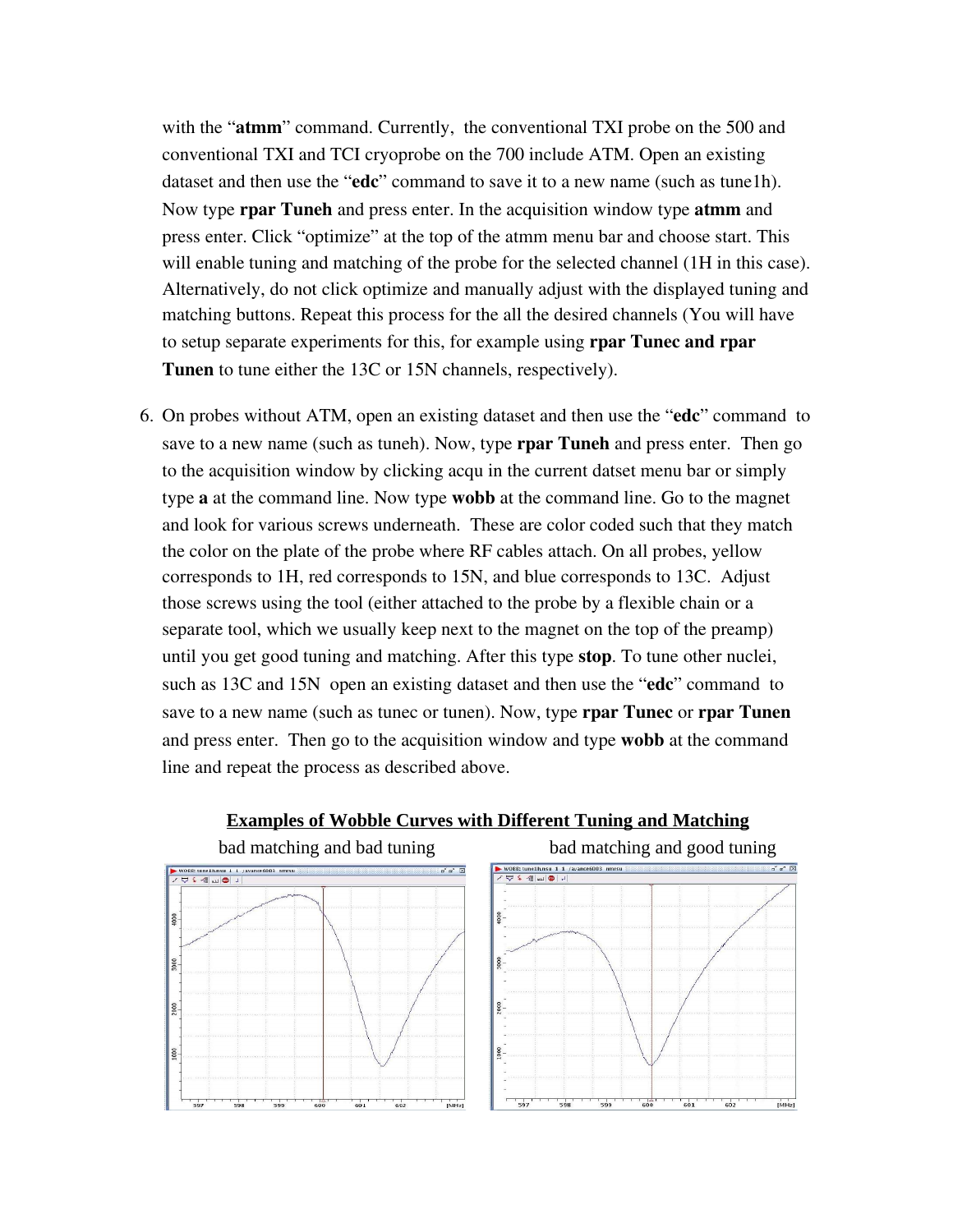

Importantly, when manually tuning the cryoprobe on the 600 (which will always be the case since it does not have an ATM device), you will need to type the command **crpoff** prior to initiating the tuning procedure; once the tuning procedure is done, you will need to type the command **crpon** (these commands switch the probe from the normal situation where it uses internal cold preamplifiers to the standard warm preamplifiers (which are needed for tuning) and then back again).

#### Shimming

Shimming is a process in which minor adjustments are made to the magnetic field until uniform magnetic field is achieved around the sample. This is difficult to do manually, but can be done using automatic procedures. Before shimming any sample, read a recent stored shimfile for the current probe by typing rsh and choosing an appropriate shim file from the list.

On the 500 and 700 MHz spectrometers there are two automated procedures possible, named gradshim and topshim. Topshim is strongly recommended over Gradshim as it's a newer procedure with a number of improvements relative to Gradshim. On the 600 MHz spectrometer, only Gradshim is available and therefore will have to be used.

7. To run Topshim, type **topshim 1h 1d** (or, if you have a Shigemi tube, **topshim 1h 1d shigemi**). If your sample is 100% D2O or CDCl3 or any other deuterated solvent, then use **topshim 2h 1d**. This procedure is entirely automated and will adjust the shims along the Z-direction (these are the ones that vary most from sample to sample). Typically, TopShim is complete within a minute, although it can be shorter or longer than this depending on the initial homogeneity (generally, starting with poor shims will cause TopShim to take longer to converge). Once Topshim is complete, click on the autoshim button on the BSMS keypad, which will automatically optimize the most sensitive Z- and X/Y shims in a continuous manner. Users may wish to save the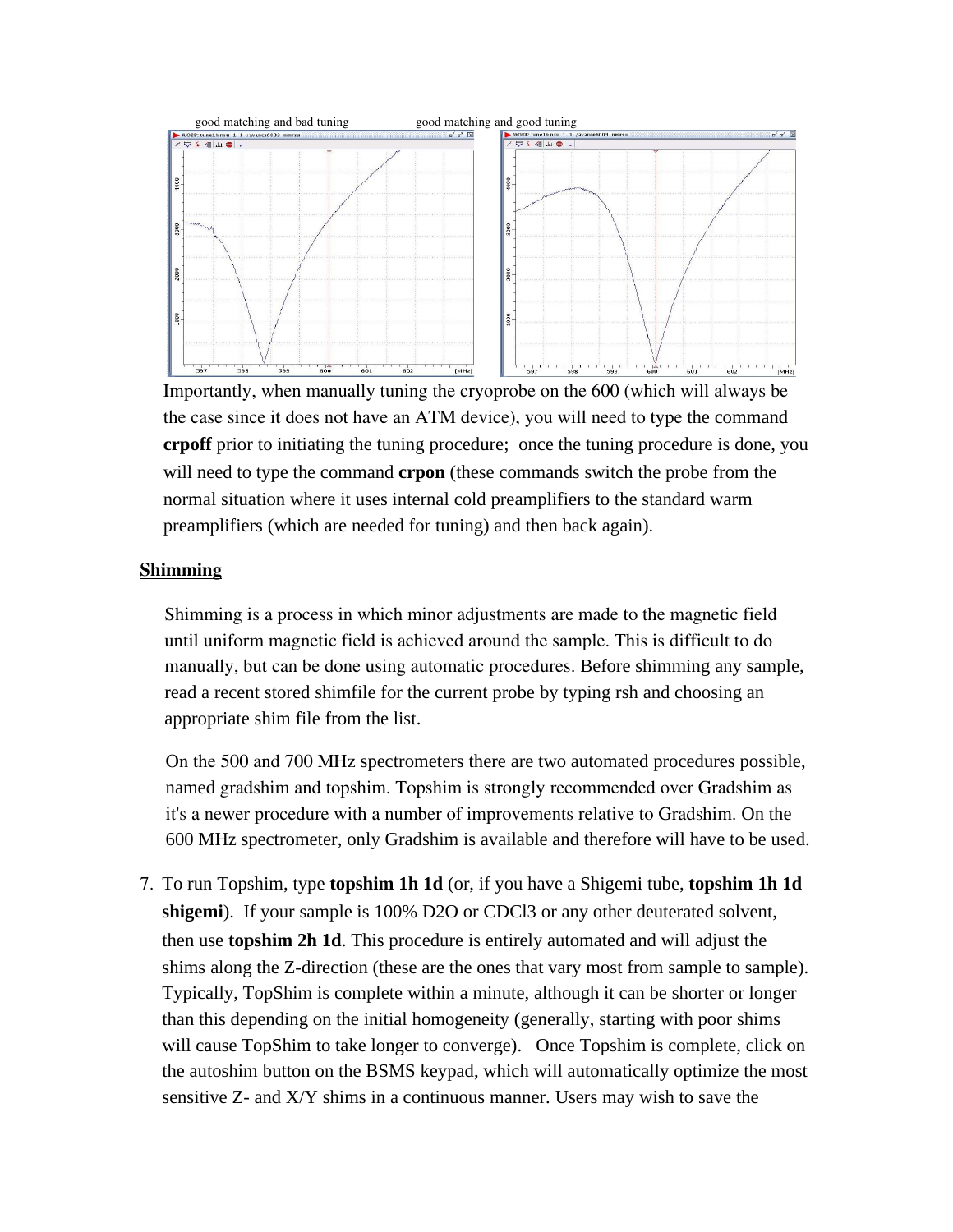current shim set for future use; this may be done by typing wsh and by supplying a descriptive filename.

NOTE, it is possible to use TopShim to shim in X, Y, and Z directions simultaneously, using **topshim 3d 1h**. NOTE, however, this will only work on probes with triple-axis gradient coils. which includes all of the UTHSCSA probes, except for the 600 and 700 MHZ cyroprobes (which are equipped only with Z-gradient pulsed field gradient coils).

- 8. To run Gradshim type gradshim. The first time gradshim is run there is a setup process.
	- Agree with the setup process and click "seen" to ignore all the error messages.
	- For both 3D and 1D buttons (top of window) enter your username in the User field and enter /opt/topspinx.x/ in the disk field.
	- Create an iteration control file (the following is for 1D shimming).
		- $\bullet$  <edit> <iteration control> <new>
		- Give the file a name, ie 1D\_5steps
		- Add the following 5 steps:
			- $\bullet$  step 1, lowz, size=18
			- $\bullet$  step 2, midz, size=18
			- step 3, midz, size= $18$
			- $\bullet$  step 4, highz, size=18
			- $\bullet$  step 5, highz, size=18
		- $\bullet$  <save>
		- The size is the length of the sample chamber. The units don't exactly correspond to mm, but 18 is a good entry for an 18 mm chamber. If these sizes are set too high, the procedure may fail to converge on a homogeneously shimmed field.
	- Thereafter, your iteration control file should be selected by default, but if not, select it from the list. The \* button expands the list of available iteration control files.

● <Start gradient shimming>

- It should say that it will do 5 iterations. But, sometimes program exits after 1 iteration. If so, choosing the iteration control file from the list again will solve this problem.
- A plot will be displayed of the frequency (as a measure of the field) over vertical coordinates with 0 at the center of the sample. The size you have selected is in a different color. The field is homogeneous when the central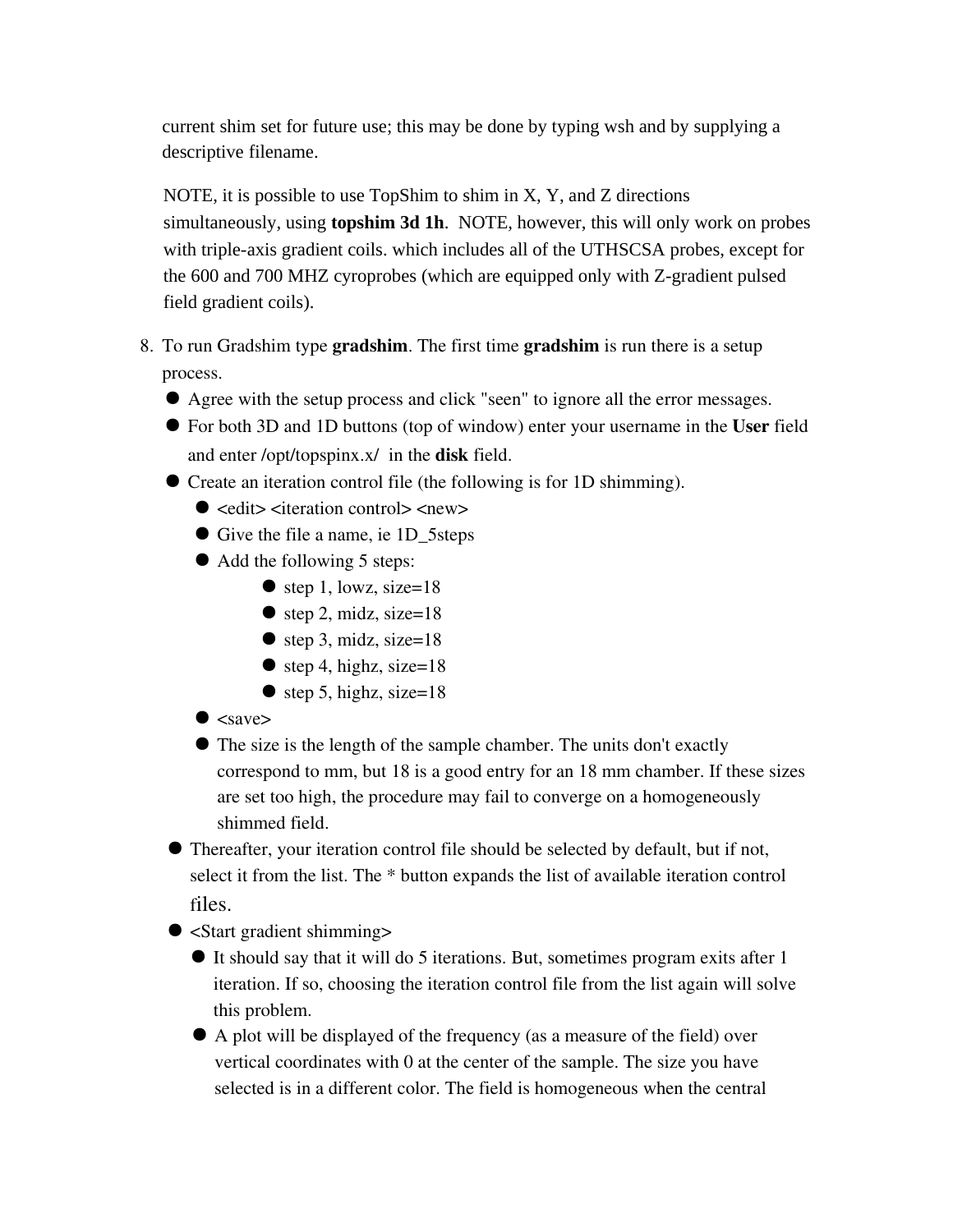colored part of the plot is vertical.

- You may have to repeat gradshim to get the field homogeneous. First delete the previous plot window, else the new lines will be added to the old ones. If the line has a hook on one end that can't be straightened, or appears to be unstable in its effort to converge on a vertical line, your sample chamber may not be centered properly.
- 9. Wait for the message "setsh finished" to appear at the bottom of the topspin main window. This message indicates that gradshim is finished.

#### Setting up experiments

- 1. You need to create a new dataset before starting any experiment. To do this open an existing dataset as described in the Step 1 of "Preparation for acquisition". Now type edc from the command line. In the edc display window which will pop up, type all the necessary parameters like Name, Expno, Dir and User etc and then press OK. This will take you to the new dataset you have created.
- 2. Next determine the 90 degree proton pulse at high power.
- $\blacklozenge$  To do this on the 500 and 700 MHz spectrometer (running TopSpin 2.11), issue the command **pulsecal** and wait. Calibrated pulselengths for a hard pulse and a soft pulse will be shown in a new window. Note down these values.
- The automated procedure, pulsecal is only available in the newer version of TopSpin. Thus, the following manual procedure will have to be used on the 600. This procedure can also be run on 500 & 700 and may be desirable if one suspects the values determined by the pulsecal procedure are not accurate. To manually calibrate the 1H pulse we use a one pulse experiment. To use this, create a new experiment (calib1h for example) using **edc** command, and then type rpar calib1h on the command line. The intensity of the resulting solvent peak will be maximum when the pulse length is exactly 90 degree and the signal intensity will be minimum (null signal) when the pulse length is equal to multiples of 180 degree (180, 360, 540, 720 etc). But, in practice, due to radiation damping the solvent signal won't be null for 180 degree pulse if your sample is in 90%H2O/10%D2O. Only, 360 degree pulse gives the null signal. So, finding out the 360 degree pulse is widely recommended. Open the calib1h dataset and set pl1 (power level for the hard 90 degree) as  $-3$  dB (in 500 MHz  $\&$  600 MHz spectrometers) or  $+2.5$  dB (in 700 MHz spectrometer). Set p1 as 1u and then type "**zgefp**". Type "**apk**" (automatic phase correction) to phase the spectrum. Zoom in around the water signal using the mouse and the type **dpl1** at the at the command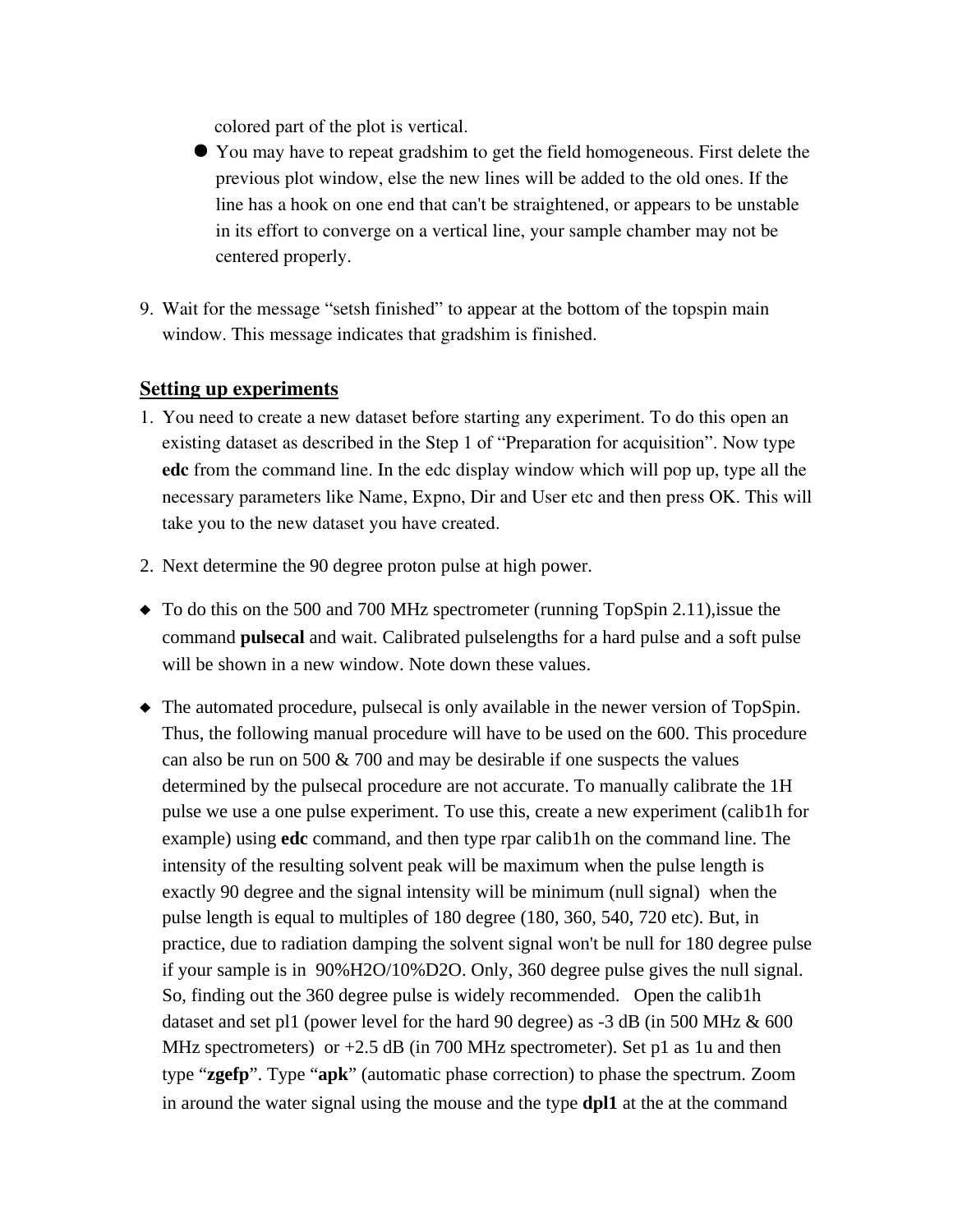line. Now type "**popt**" at the command line and press enter. A window will pop up. Enter the STARTVAL, ENDVAL and INC parameters for the parameter p1 (90 degree hard proton pulse). For example, enter 30 usec, 36 usec and 0.4 usec for STARTVAL, ENDVAL and INC fields respectively. Then click the start optimize button. After popt is finished you can see that solvent signal intensity will be plotted as a function of p1 value. Find out the p1 value corresponding to 360 degree (p1 value at which you see a null). From that value 90 degree pulse can be calculated. Readjust the STARTVAL, ENDVAL, and INC values if you don't see any NULL.

 $\blacklozenge$  Since all multiples of 360 degree pulses (720, 1080 degrees etc) give you a null signal (see the sine wave diagram), beginners sometimes get confused in choosing the correct null. This is especially true when you have high salt sample. So, use the following tip to avoid this confusion. Calculate the 90 degree pulse from the value you got for 360 degree pulse. In the calib1h experiment set p1 to 90 degree pulse. Acquire the signal (zg followed by efp or zgefp). Type apk to phase correct it. The signal should be a maximum. Now set p1 to 360 degree pulse. Acquire the signal (do not phase correct the signal). You should see a null signal. Finally, set p1 to 270 degree pulse. Acquire the signal (Again, do not phase correct it). Now you should see a signal with negative maximum. If you don't see the signal intensities as explained above then it is likely that you are seeing a wrong null and pulse length calibrated for 90 degree is wrong.



3. To setup your experiment of interest, use **edc** to create a new data set and then use rpar to read a standard parameter set for the experiment. If you wish to run 1D proton spectrum then choose PROTON or any other suitable standard parameter set from the list and click OK. Similarly, if you wish to run a 2D heteronuclear experiment like HSQC, then choose a parameter set like HSQCETF3GPSI from the list and click OK. This step will ensure that all the necessary standard parameters are copied for the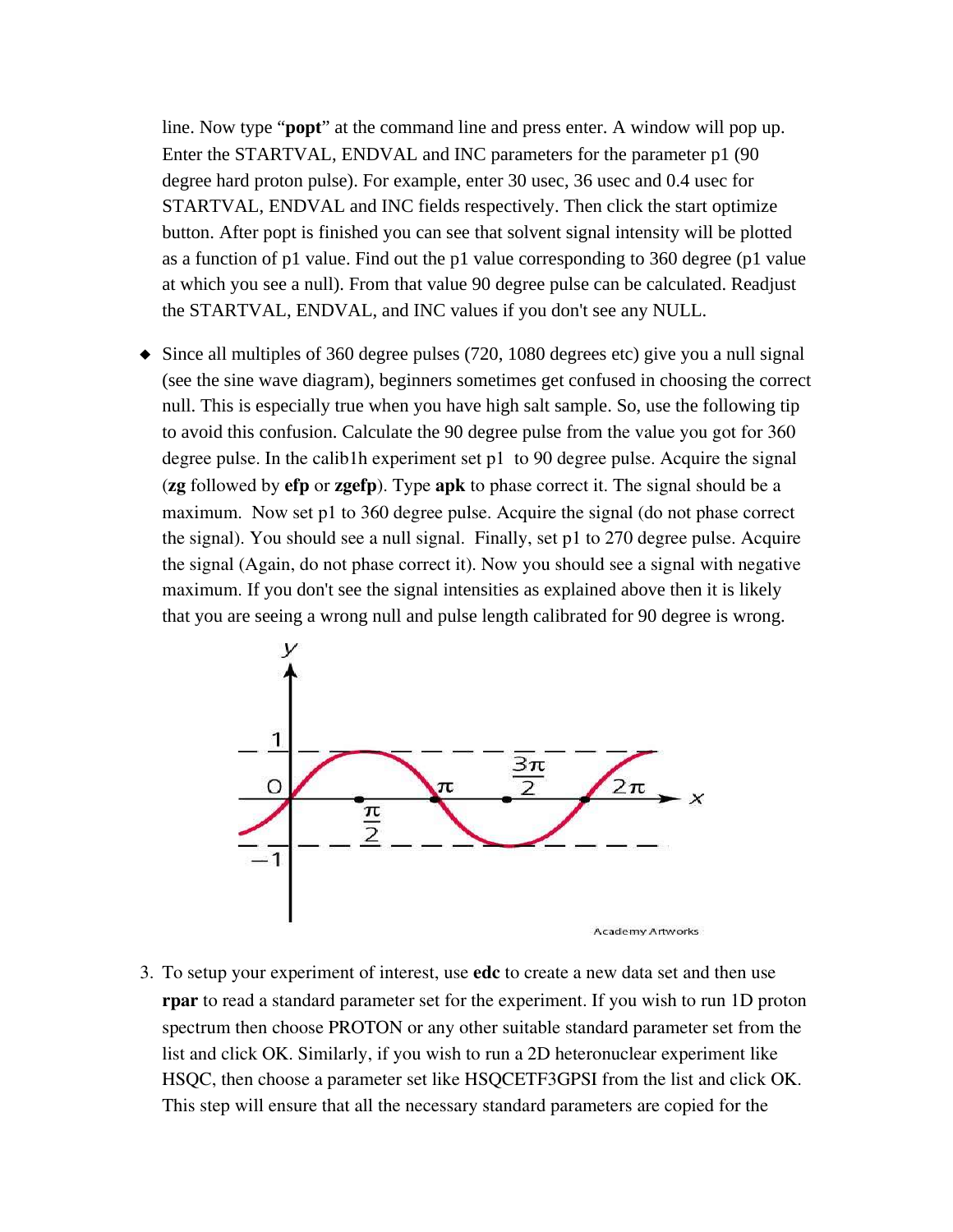experiment. Please note that the standard parameter sets are named according to a standard coding method (see the Pulprog.info in the /opt/topspinX.x/exp/stan/nmr/lists /pp/ directory for a detailed explanation of the coding system).

4. Type **edasp** and check that the routings are OK. A typical routing setup for the UTHSCSA spectrometers is shown below. Loading standard parameter sets will ensure the correct edasp settings for you. Nevertheless, it is still a good idea to check the edasp settings before you start any NMR experiment.



- 5. Issue the command "getprosol 1H <pulselength> <power>". Substitute the values of the proton hard pulse length and power level you got from step 2 above (for example, getprosol 1H 8.0 2.0) here. All the other 1H pulses and their power levels (as well as pulse times and power levels for other nuclei) will be calculated and stored in the current dataset.
- 6. Now you have to set the carrier positions for each of the dimensions of your experiment. These parameters determine the center of the spectrum in ppm and are set by typing the commands o1p, o2p, and o3p. Common center positions in ppm for the different nuclei are listed in the table below: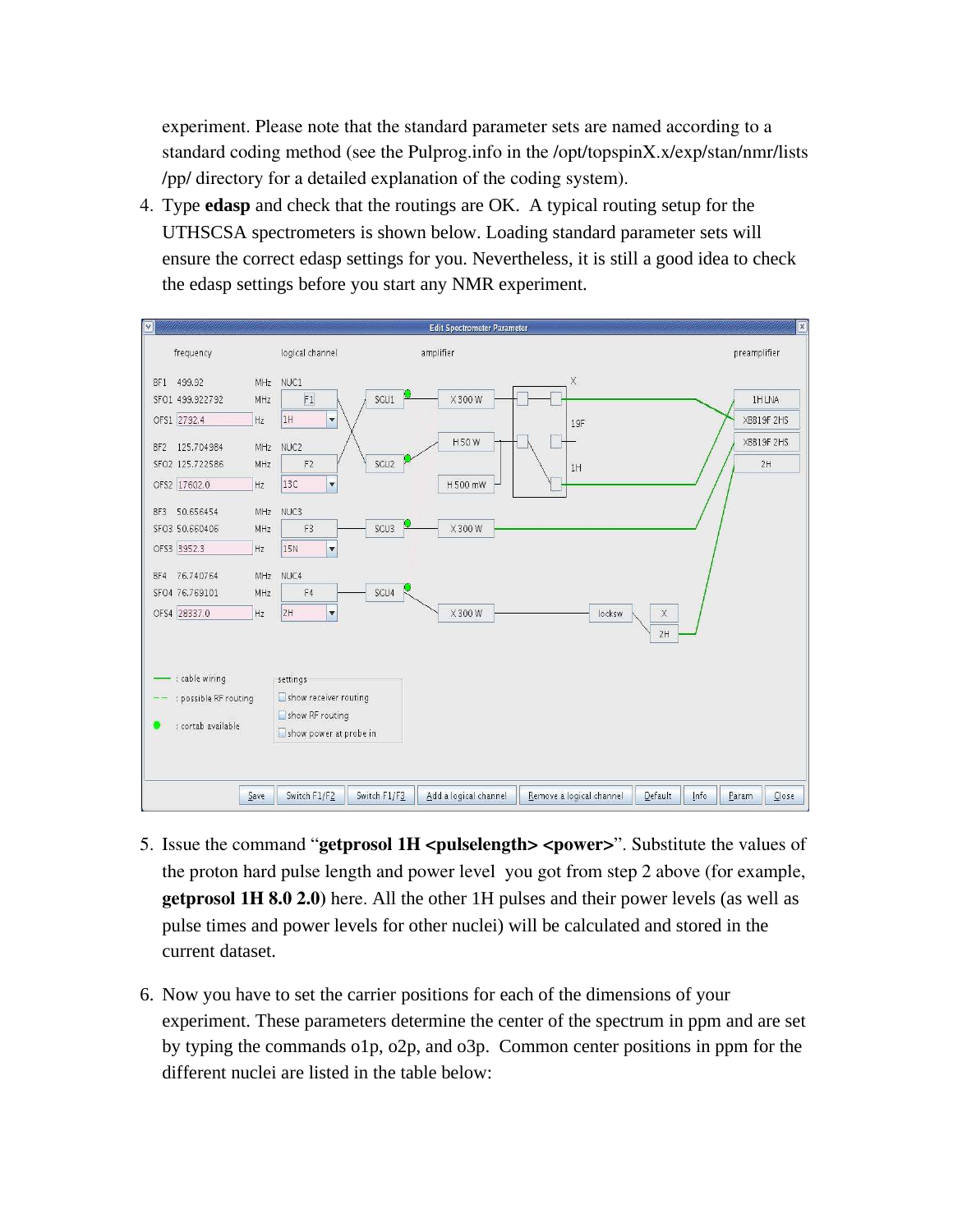| 1H H <sub>2</sub> O | 4.706 |
|---------------------|-------|
| 1H amide            | 8.50  |
| 13C Calpha          | 53.5  |
| 13C Ca/Cb Center    | 46.0  |
| 13C Carbonyl        | 173.5 |
| 15N amide           | 118.0 |

As an example, if you wanted to setup a 3D HNCA experiment, you would type o1p 4.706, o2p 53.5, and 03p 118.0. Although these values should work for most proteins, it may be desirable to optimize them (particularly, 15N carrier position for example) for your individual protein.

7. After setting the center, you have to set the desired spectral width in units of ppm. You can set these values by issuing **eda** command or clicking "AcquPars" menu. In the eda window look for SW[PPM] parameter. If you do not see that then click the width menu in the left hand side panel. Set the correct values for ALL dimensions . Typical values for common experiments are listed in the table below:

| <b>Experiment</b> | <b>Sweep Width/Spectral Width</b>             |
|-------------------|-----------------------------------------------|
| 1D 1H:            | 16ppm                                         |
| 1D 13C:           | $200$ ppm                                     |
| 2D H-N HSQC:      | $1H - 16$ ppm, $15N - 28$ ppm                 |
| 3D HNCA:          | $1H - 16$ ppm, $15N - 28$ ppm, $13C - 24$ ppm |
| 3D HNCO:          | $1H - 16$ ppm, $15N - 28$ ppm, $13C - 12$ ppm |
| 3D CBCA(CO)NH:    | $1H - 16$ ppm, $15N - 28$ ppm, $13C - 60$ ppm |
| <b>3D HNCACB:</b> | $1H - 16$ ppm, $15N - 28$ ppm, $13C - 60$ ppm |
| etc               |                                               |

8. Change the number of sample points (TD) in each dimension if you are not satisfied with the default values set by **rpar** command. Typically, TD is set to 16, 32 or 64k for standard 1D experiments. In the multidimensional experiments TD for direct dimension (usually proton) is set for 1k or 2k. Follow the table to get some idea about the TD set for indirectly detected dimension.

| Indirect dimension | TD                |
|--------------------|-------------------|
| 15N                | $360 - 400$       |
| 13C                | 240-320           |
| 13C                | determined by the |
|                    | decremental delay |
| 15N                | 64                |
|                    |                   |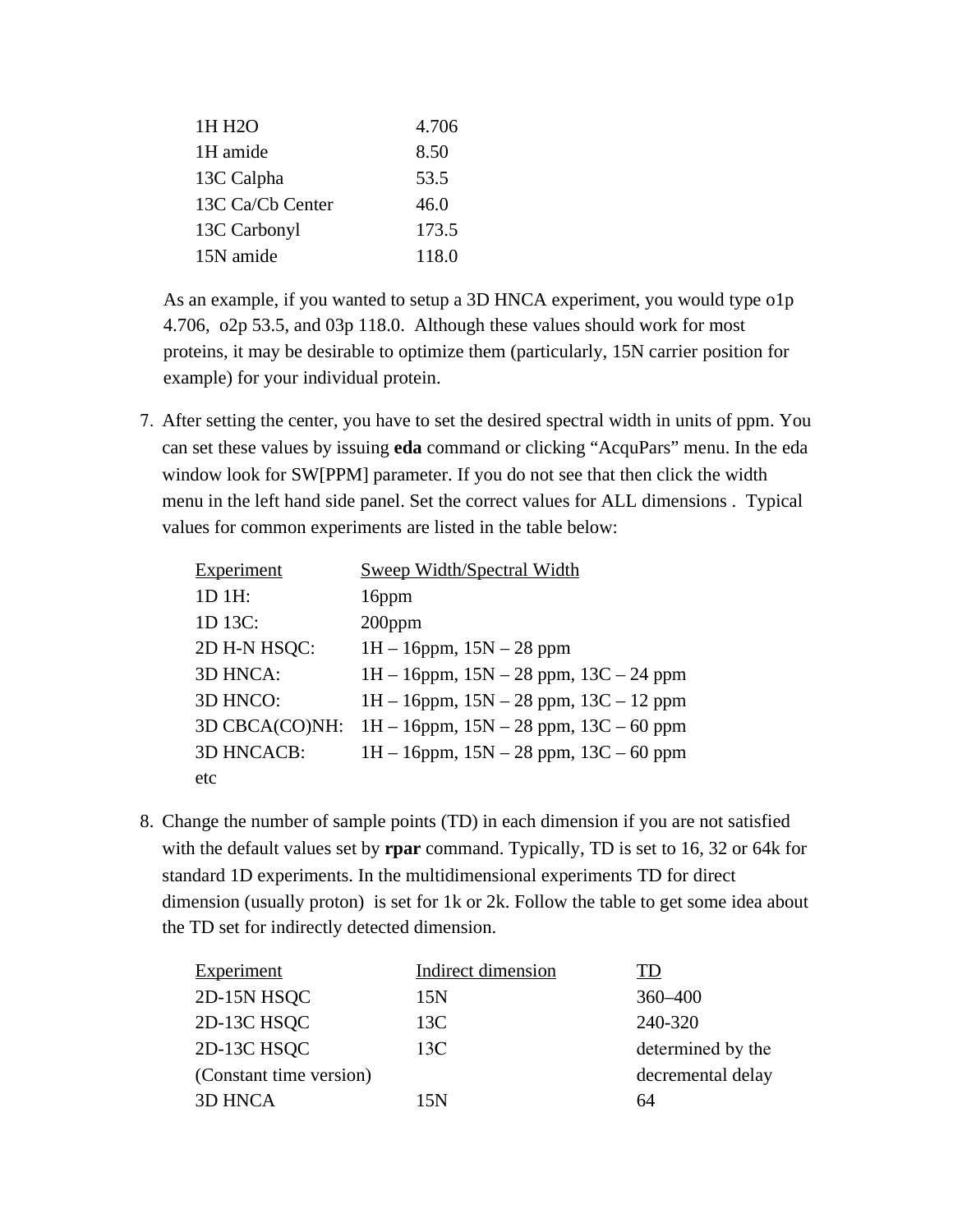| <b>3D HNCA</b>       | 13C | 120-130 |
|----------------------|-----|---------|
| 3D CBCA(CO)NH        | 15N | 64      |
| 3D CBCA(CO)NH        | 13C | 120-130 |
| <b>3D HCCH-TOCSY</b> | 1H  | 130-150 |
| <b>3D HCCH-TOCSY</b> | 13C | 64-80   |
| 3D 15N NOESY         | 1H  | 220-280 |
| 3D 15N NOESY         | 15N | 64-96   |
| 3D 13C NOESY         | 1H  | 220-280 |
| 3D 13C NOESY         | 13C | 64-96   |



9. Change the number of scans (NS) & dummy scans (DS) if you need to. Increasing the NS will improve the quality (Signal-to-Noise ratio) of the spectrum . But, the total experiment time will also be increased. Typical 1D experiments can have NS of 1k or 2k. But, typical 2D experiments will be completed in an hour if you set the NS to 8 and TD to 360. But if you set NS to 32 then the same experiment will take 4 hrs to complete. So, increase the number of scans only if needed. Also, note that NS should ideally be an integral number of the longest phase cycle in the pulse program. For example, if the longest phase cycle of the pulseprogram is 8 then you should set NS to integral multiples 8. Use the command **expt** to determine the total time needed to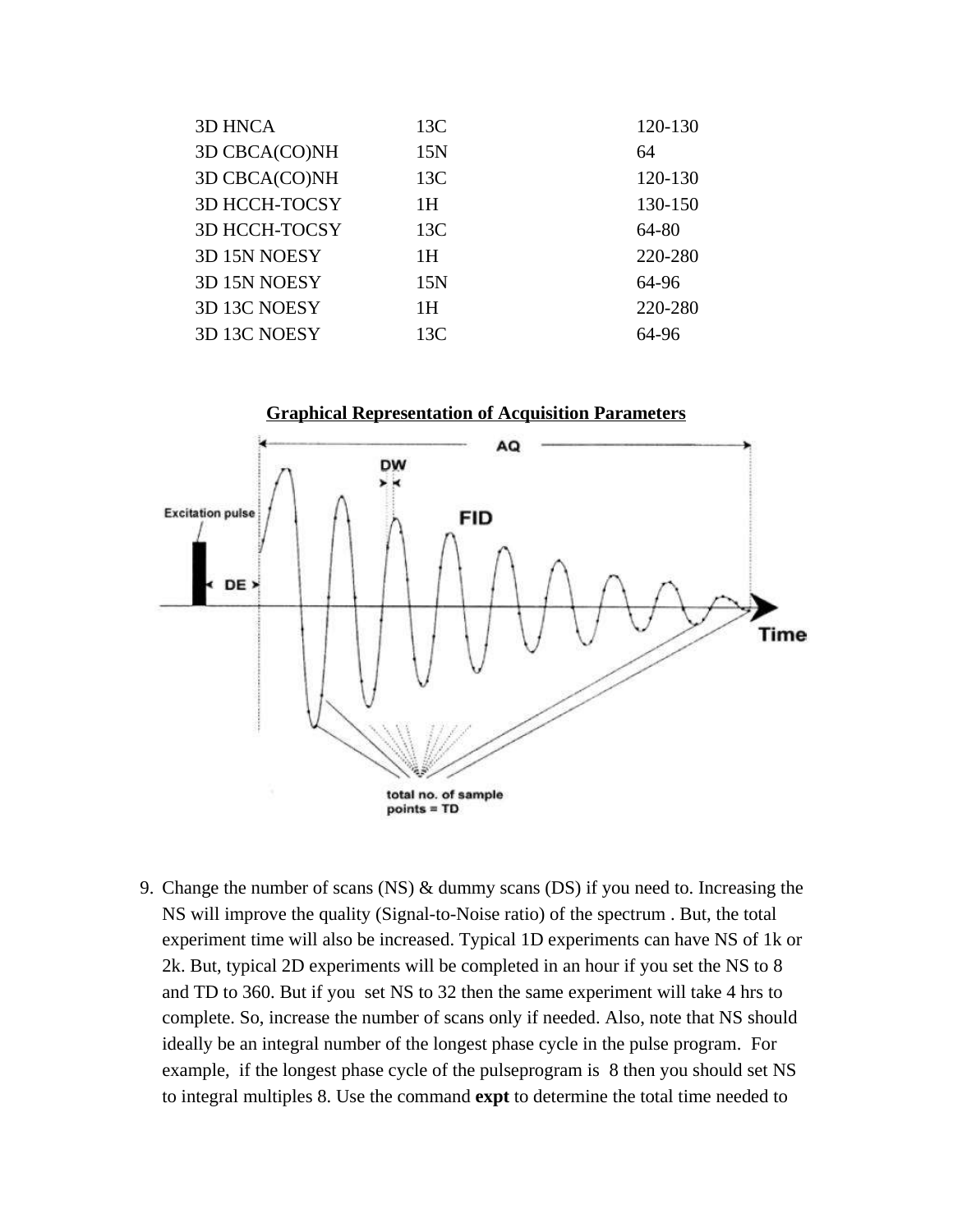complete the experiment. During dummy scans, the actual experiment will be run but no data will be acquired. This will help sample to reach a steady state or equilibrium. For DS default value set by the **rpar** command should be sufficient.

10. The receiver gain is set by the parameter **rg**. Receiver gain is a very important parameter to match the amplitude of the fid to the dynamic range of the digitizer. If the FID is clipped at the top or bottom of the display then **rg** should be reduced. If the gain is too low and not utilizing a suitable (25-40 %) part of the dynamic range of the digitizer, it should be increased. Typically, the receiver gain is set automatically by the **rga** command.



**Effect of clipped fid as a result of RG set too high**

11.Type **zg** to start the acquisition. You should see an FID in the acquisition window as shown below